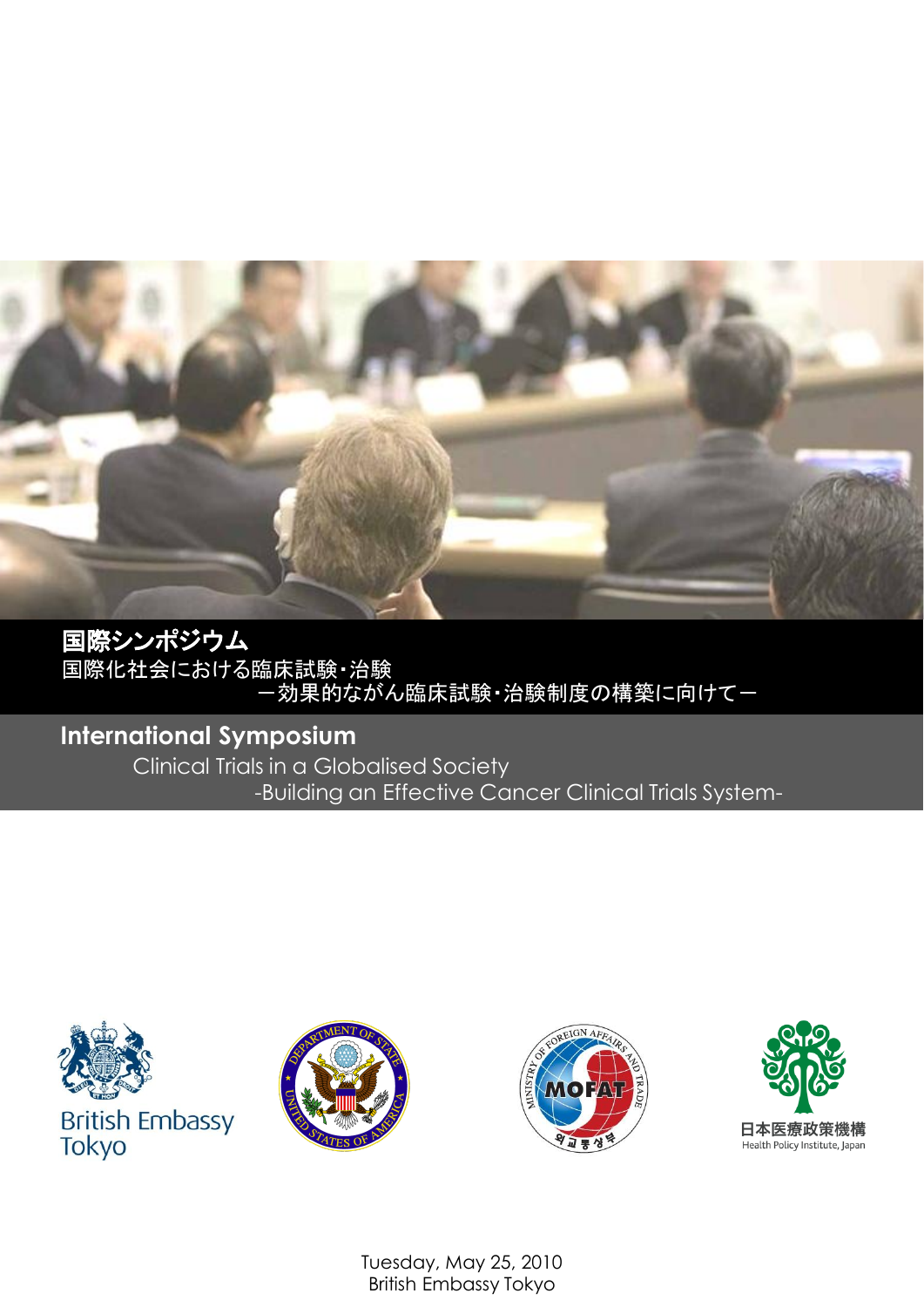

Clinical research is vital for translating science into new treatments, diagnostics and improving quality of life for patients. Clinical trials are a central component of the clinical research environment and today's multi-country symposium gives emphasis to Cancer Clinical Trials.

Cancer affects 12 million new people every year globally, and continues to grow in public health importance as a major cause of mortality and morbidity. Oncology is among the most complex and expensive areas in which to conduct research but the UK leads the world in the proportion of cancer patients recruited to clinical trials - more than 12% of British cancer patients now take part in trials.

I am delighted to host the multi-country Cancer Clinical Trials Symposium, which aims to promote the good practices that create a strong scientific network in linking researchers, industry, government, patients and the public. Enabling research to flourish will bring enormous benefits for us all.

臨床研究は、科学的な研究成果を新たな治療や診断へと応用し、患者のクオリティ・オブ・ライフを向上する上できわ めて重要な役割を果たします。本日の国際シンポジウムは、特にその中心となる臨床試験・治験に焦点をあてたもの です。

世界では、新たにがんと診断される人々の数は毎年1,200万にものぼり、主要疾患として公衆衛生における重要性は ますます大きくなっています。がん研究は複雑なアプローチと高額な研究費を要する分野ではありますが、英国では 臨床試験・治験に参加するがん患者の割合は国内がん患者の12%を上回り、世界有数の水準となっています。 この度は、がん臨床試験・治験をテーマとした国際シンポジウムを駐日英国大使館にて開催できますことを非常に光 栄に存じます。このシンポジウムが、産学官、患者、一般市民の皆様の結びつきを深め、より強固な科学ネットワーク 構築の一助となることを期待しております。そして、この分野における研究のさらなる発展が人々に多大な恩恵をもた らすものと信じております。

> David Warren British Ambassador to Japan

駐日英国大使 ディビッド・ウォレン

Congratulations on this very important symposium, which promises to advance our shared goal of improving and prolonging the lives of cancer patients around the world and working to find a cure for cancer. Effective national clinical trials systems and international collaboration are critical to achieving these objectives, and as leaders in cancer research, the United States, Japan, the United Kingdom, and the Republic of Korea can work together to strengthen cancer clinical trials around the world. President Obama has made finding "a cure for cancer in our time" among the key goals of his healthcare initiatives. I am proud that the U.S. Embassy in Tokyo is part of this symposium and other joint efforts to provide hope for cancer victims and their families.



この大変意義深いシンポジウムを開催するにあたり、お祝いを申しあげます。本シンポジウムが、がん患者の生活を 向上させ、延命に寄与し、がんの治療法を発見するという我々共通の目標を推進するものと期待しています。こうした 目標を達成するには、効果的な国内の臨床試験制度と国際的な協力が非常に重要です。がん研究のリーダーとして、 米国、日本、英国そして韓国は協力し、世界のがん臨床試験を強化することができます。オバマ大統領は、医療政策 の重点目標のひとつとして、「私たちの時代にがんの治療法」の発見を掲げました。私は、在日米国大使館がこのシン ポジウム、およびがん患者とその家族に希望を与えるその他の共同の取り組みに参加していることを誇りに思います。

> John V. Roos United States Ambassador to Japan

> > 駐日アメリカ合衆国大使 ジョン・V・ルース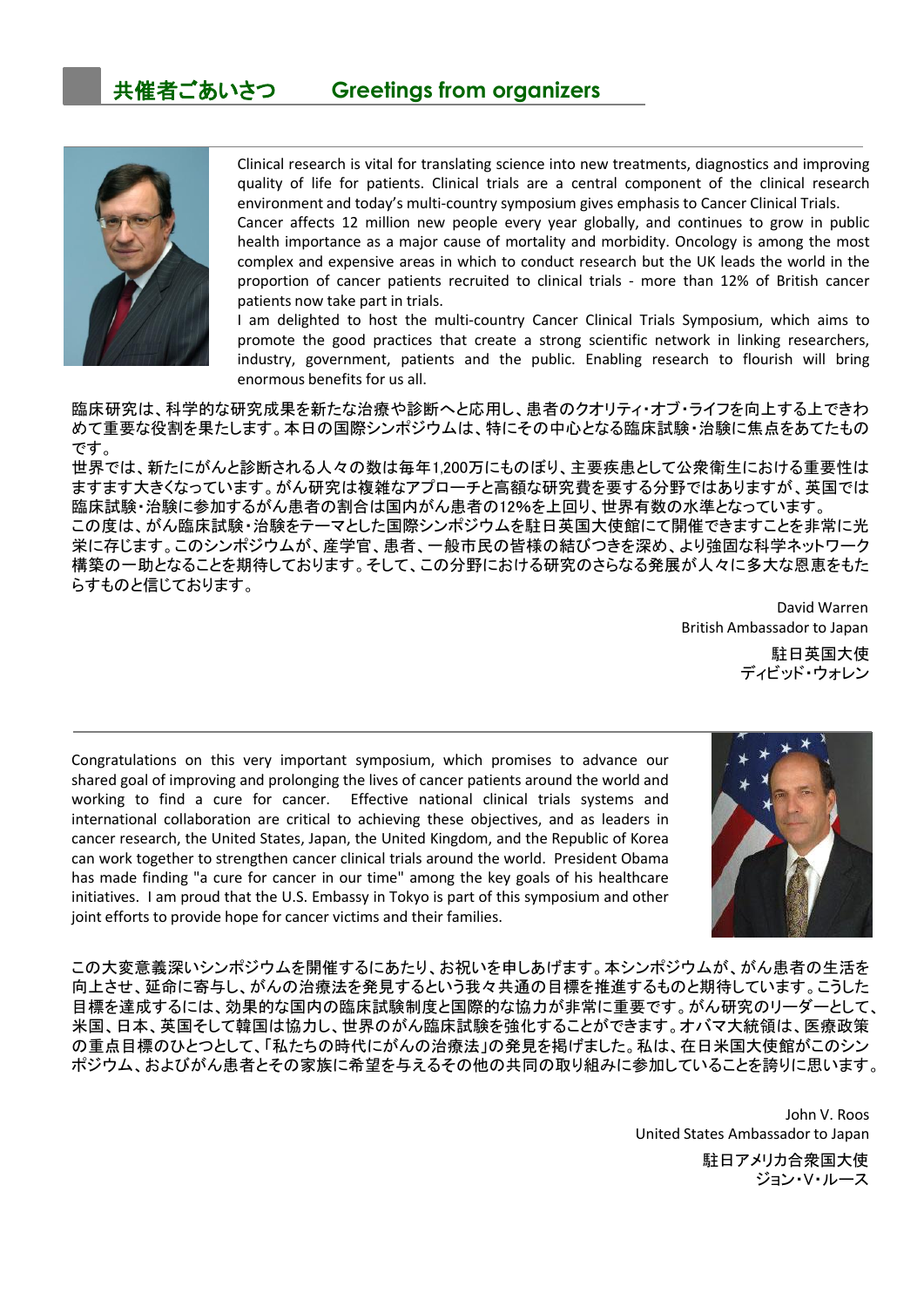

It is my great pleasure and honor to welcome you to the Symposium on Clinical Trials in a Globalized Society jointly organized by Korea, U.S., UK and Japan. According to WHO, cancer is one of the major diseases as it is the second cause of all deaths in the world and one out of two or three people would suffer from cancer in his or her life. In this regard, this Symposium gives us an invaluable chance to share knowledge on how to build infrastructure of clinical systems, invest in research and development, network internationally, and bear the burden with patients in order to overcome the disease. Utilizing this precious opportunity, I hope, policy experts, clinicians, researchers and patients groups of the four countries create a momentum of initiating new collaborative models and producing fruitful outcomes in future.

韓国、アメリカ、イギリス及び日本が共同で主催する「国際化社会における臨床試験・治験に関する国際シンポジウム」 にお越しいただきましたことを、心より歓迎いたします。世界保健機構によると、全世界で第2位の死亡原因であるガン は、主要疾病の一つであり、人口の2名又は3名のうち一人はガンにかかる可能性があります。従いまして、このシンポ ジウムはガンを克服するために、どのように臨床システムの基盤施設を構築するのか、また研究開発への投資や国際 的連携、患者との負担の分け方について、知識を共有する大切な機会をご提供することになると思います。この貴重な 契機を活用し、4ヶ国の政策専門家、臨床医、研究者及び患者グループが今後、新たな協力モデルをつくり、良い成果 を創出できることを期待しております。

> Soon-Taik HWANG Minister, Embassy of the Republic of Korea

> > 駐日大韓民国大使館経済公使 黄淳澤

Health Policy Institute, Japan (HPIJ) was established in 2004 as an independent, non-profit, non-partisan private think tank aiming to realize citizen-centered health policy. We pursue our activities in the belief that realizing the health policies truly sought by the public demands the development of a mature and democratic policymaking process; one involving a wide range of stakeholders and open, global discussion of policy options based on objective data in order to arrive at responsible decisions. Therefore, I am delighted to co-host this symposium under a multi-country, multi-stakeholder cooperation framework to discuss the issue of clinical trials, a topic calling for urgent attention. I believe all of us here will benefit from the discussion today and strive to develop concrete recommendations for a substantive impact on actual policy.



日本医療政策機構(Health Policy Institute, Japan; HPIJ)は、「市民主体の医療政策の実現」を目指す、非営利・中立・超 党派の民間シンクタンクとして、2004年に設立されました。真に国民が必要とする医療を実現するためには、幅広いス テークホルダーを巻き込み、客観的なデータに基づいた政策の選択肢をオープンかつグローバルに議論し、責任ある 決定をする、成熟した民主主義プロセスの確立が不可欠であるという問題意識の下に活動を展開しています。今回、臨 床試験・治験という非常に重要な医療課題を議論するにあたり、このような国際的な協力・連携体制によるシンポジウ ムが開催されることは非常に喜ばしいことです。このような貴重な議論の場を経ることで具体的な政策提言を生み出し、 実現へ向け前進していきたいと考えています。

> Kiyoshi Kurokawa Chairman, Health Policy Institute, Japan

> > 日本医療政策機構代表理事 黒川清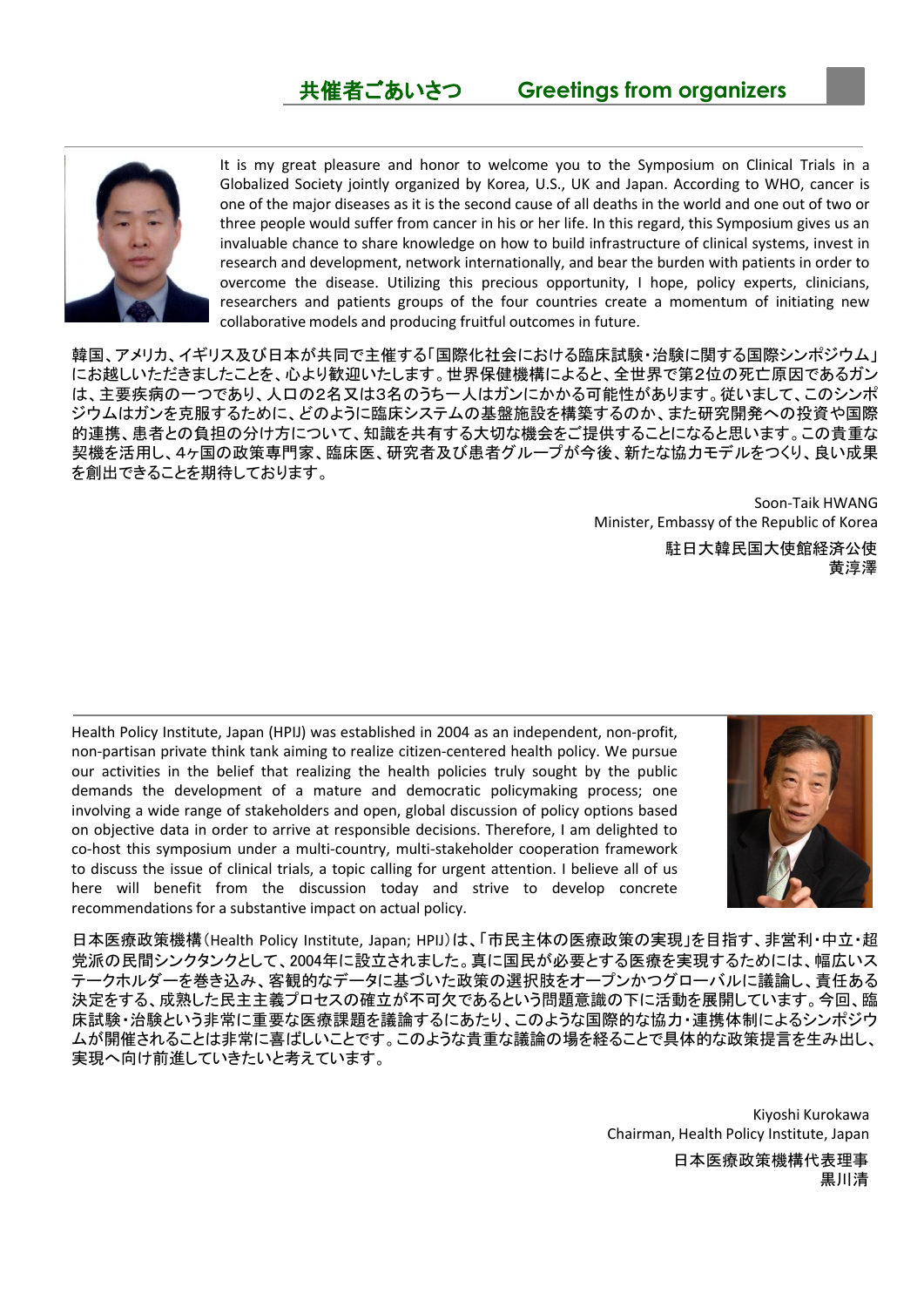# プログラム

国際化社会における臨床試験・治験 - つ効果的ながん臨床試験・治験制度の構築に向けて一 **Clinical Trials in a Globalised Society -Building an Effective Cancer Clinical Trials System-**

# 【開会挨拶】

09:30-10:15 駐日英国大使 ディビッド・ウォレン 駐日米国大使 ジョン・ルース 駐日大韓民国公使 黄淳澤(ファンスンテク) 日本医療政策機構代表理事 黒川清 日本対がん協会 ほほえみ大使 アグネス・チャン氏

10:15-10:25 メディアによる撮影セッション

# 【プレナリーセッション:各国の臨床試験・治験制度モデル】

(モデレーター: ユニバーシティ・カレッジ・ロンドン ジョナサン・レダーマン氏) 10:30-10:45 厚生労働省 医政局研究開発振興課 高度医療専門官/治験推進室補佐 宮田俊男氏 10:45-11:00 医薬品医療機器総合機構 理事長 近藤達也氏 11:00-11:25 韓国国家臨床試験事業団 副団長 方英柱(バンヨンズ)氏

11:25-11:40 ブレイク

11:40-12:05 米国国立がん研究所 臨床研究部 婦人科系がん治療法責任者エドワード・トリンブル氏 米国国立がん研究所 治験薬部 上級主任研究員 武部直子氏

12:05-12:30 ユニバーシティ・カレッジ・ロンドン 腫瘍内科学教授 ジョナサン・レダーマン氏 キャンサー・リサーチUK 臨床研究部門ディレクター ケイト・ロウ氏

12:30-13:00 質疑応答

13:00-14:00 昼食(軽食をご用意しております)

# 【パネル・ディスカッションⅠ:がん臨床試験・治験での国際協力の推進】

(モデレーター: 米国国立がん研究所 エドワード・トリンブル氏) 14:00-14:10 慶應義塾大学 医学部 臨床薬剤学 今村知世氏 14:10-14:20 韓国国立がんセンター臨床試験対外協力室長 南秉鎬(ナムビョンホ)氏 韓国がん研究学会 会長 金烈弘(ギムヨルホン)氏 14:20-14:30 米国国立がん研究所 臨床研究部 婦人科系がん治療法責任者 エドワード・トリンブル氏 米国国立がん研究所 治験薬部 上級主任研究員 武部直子氏 14:30-14:40 ユニバーシティ・カレッジ・ロンドン 腫瘍内科学教授ジョナサン・レダーマン氏 14:40-15:30 パネルディスカッション

15:30-15:40 休憩

#### 【パネル・ディスカッションⅡ:患者団体との協力】

(モデレーター:がん臨床試験推進のための教育ネットワーク代表 マーゴ・マイケルズ氏) 15:40-15:50 がん臨床試験推進のための教育ネットワーク代表 マーゴ・マイケルズ氏 15:50-16:00 英国国立がん研究所 患者リエゾン・グループ長 ディビッド・アードロン氏 16:00-16:10 グループ・ネクサス 理事長 天野慎介氏 16:10-16:40 パネルディスカッション

16:40-17:00 コーヒーブレイク

#### 【総括】

(モデレーター:米国国立がん研究所 武部直子氏) 17:00-18:00 総括・質疑応答 ご挨拶 文部科学副大臣 鈴木寛氏 18:00-19:30 レセプション

\*プログラムは変更の可能性があります。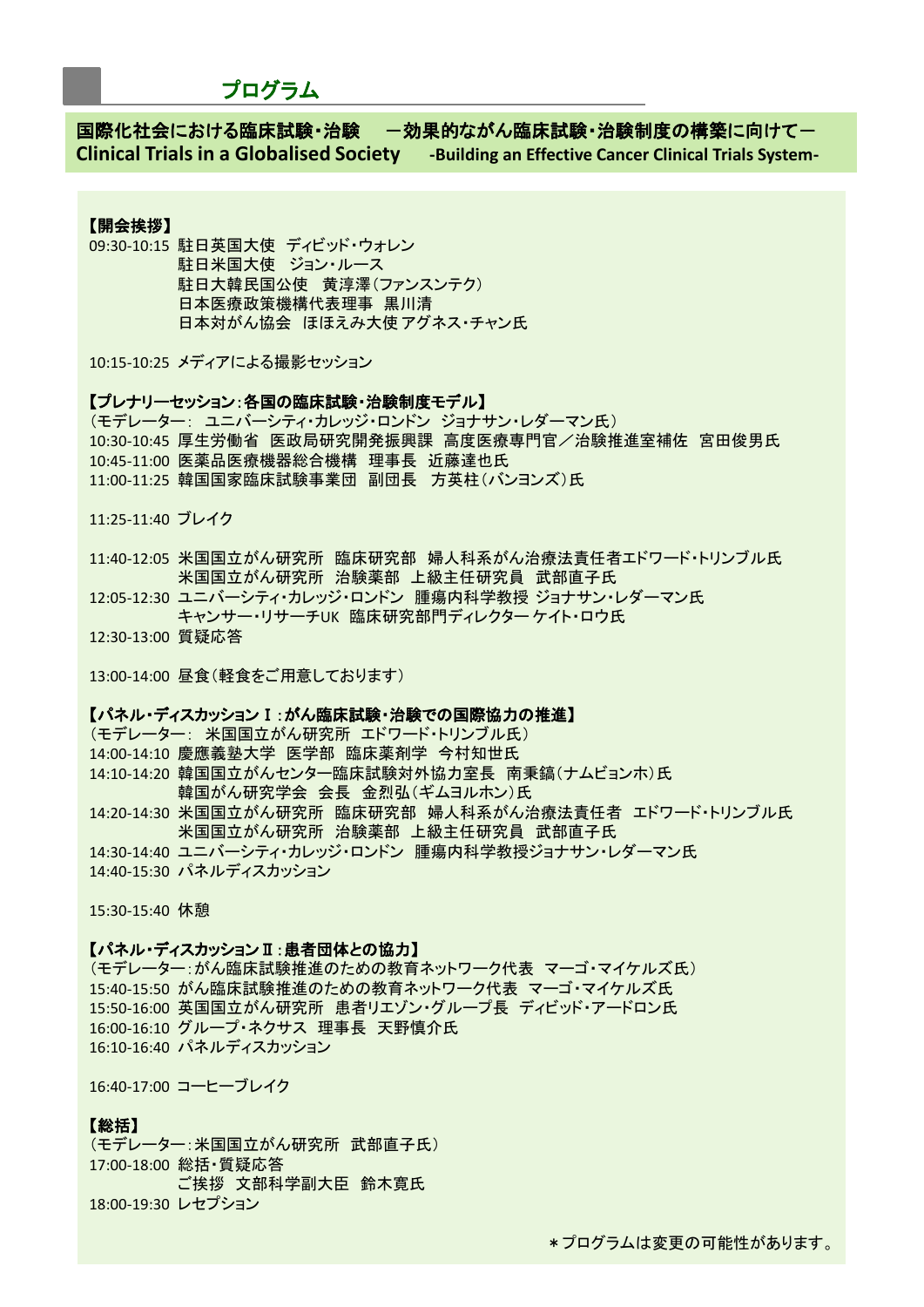# 国際化社会における臨床試験・治験 一効果的ながん臨床試験・治験制度の構築に向けて一 **Clinical Trials in a Globalised Society -Building an Effective Cancer Clinical Trials System-**

# **<Opening remarks>** 09:30-10:15 Ambassador David Warren, British Embassy Ambassador John Roos, US Embassy Minister Soon-Taik Hwang, the Republic of Korea Embassy Dr. Kiyoshi Kurokawa, Chairman, Health Policy Institute , Japan Dr. Agnes Chan, Goodwill Ambassador (for anti-breast cancer), Japan Cancer Society 10:15-10:25 Photo session for media **<Plenary Session: Models of National Clinical Trials Systems>** (Moderator: Professor Jonathan Ledermann) 10:30-10:45 Dr. Toshio Miyata, Assistant Director, Research & Development Division, Health Policy Bureau, Ministry of Health, Labour and Welfare, MHLW (Japan) 10:45-11:00 Dr. Tatsuya Kondo, Chief Executive, Pharmaceuticals and Medical Devices Agency, PMDA (Japan) 11:00-11:25 Dr. Yung-Jue Bang, Vice President, Korea National Enterprise for Clinical Trials (ROK) 11:25-11:40 Break 11:40-12:05 Dr. Edward Trimble, Head, Gynecologic Cancer Therapeutics and Quality of Cancer Care Therapeutics, Clinical Investigations Branch, the National Cancer Institute (US) Dr. Naoko Takebe, Senior Investigator, Investigational Drug Branch, the National Cancer Institute (US) 12:05-12:30 Professor Jonathan Ledermann, Professor of Medical Oncology at University College London (UK) Ms. Kate Law, Director of Clinical Research at Cancer Research (UK) 12:30-13:00 Q&A 13:00-14:00 Lunch Break (a buffet) **<Panel Discussion 1: Promoting International Collaboration in Cancer Clinical Trials>** (Moderator: Dr. Edward Trimble) 14:00-14:10 Dr. Chiyo Imamura, Senior Assistant Professor, Clinical Research Pharmacist, Department of Clinical Pharmacokinetics and Pharmacodynamics, School of Medicine, Keio University (Japan) 14:10-14:20 Dr. Byung-Ho Nam, Head, Office of Clinical Research Coordination, National Cancer Center (ROK) Dr. Yeul Hong Kim, President, Korean Cancer Study Group, Professor of Medical Oncology, Korea University College of Medicine (ROK) 14:20-14:30 Dr. Edward Trimble, Head, Gynecologic Cancer Therapeutics and Quality of Cancer Care Therapeutics, Clinical Investigations Branch, the National Cancer Institute (US) Dr. Naoko Takebe, Senior Investigator, Investigational Drug Branch, the National Cancer Institute (US) 14:30-14:40 Professor Jonathan Ledermann, Professor of Medical Oncology at University College London (UK) 14:40-15:30 Panel discussion 15:30-15:40 Break **<Panel Discussion 2: Collaboration with Patient Groups>** (Moderator: Ms. Margo Michaels) 15:40-15:50 Ms. Margo Michaels, Executive Director and President, Education Network to Advance Cancer Clinical Trials (US) 15:50-16:00 Mr. David Ardron, Chair of the NCRI consumer Liaison Group (UK) 16:00-16:10 Mr. Shinsuke Amano, Chairman of the Board, Group Nexus Japan (Japan) 16:10-16:40 Panel Discussion 16:40-17:00 Coffee Break **<Conclusion>**

(Moderator: Dr. Naoko Takebe)

17:00-18:00 Conclusion and Q&A

Greetings by Hon. Kan Suzuki, Vice Minister, Ministry of Education, Culture, Sports, Science and Technology, MEXT 18:00-19:30 Reception

\* Please note that the programme may change without prior notice.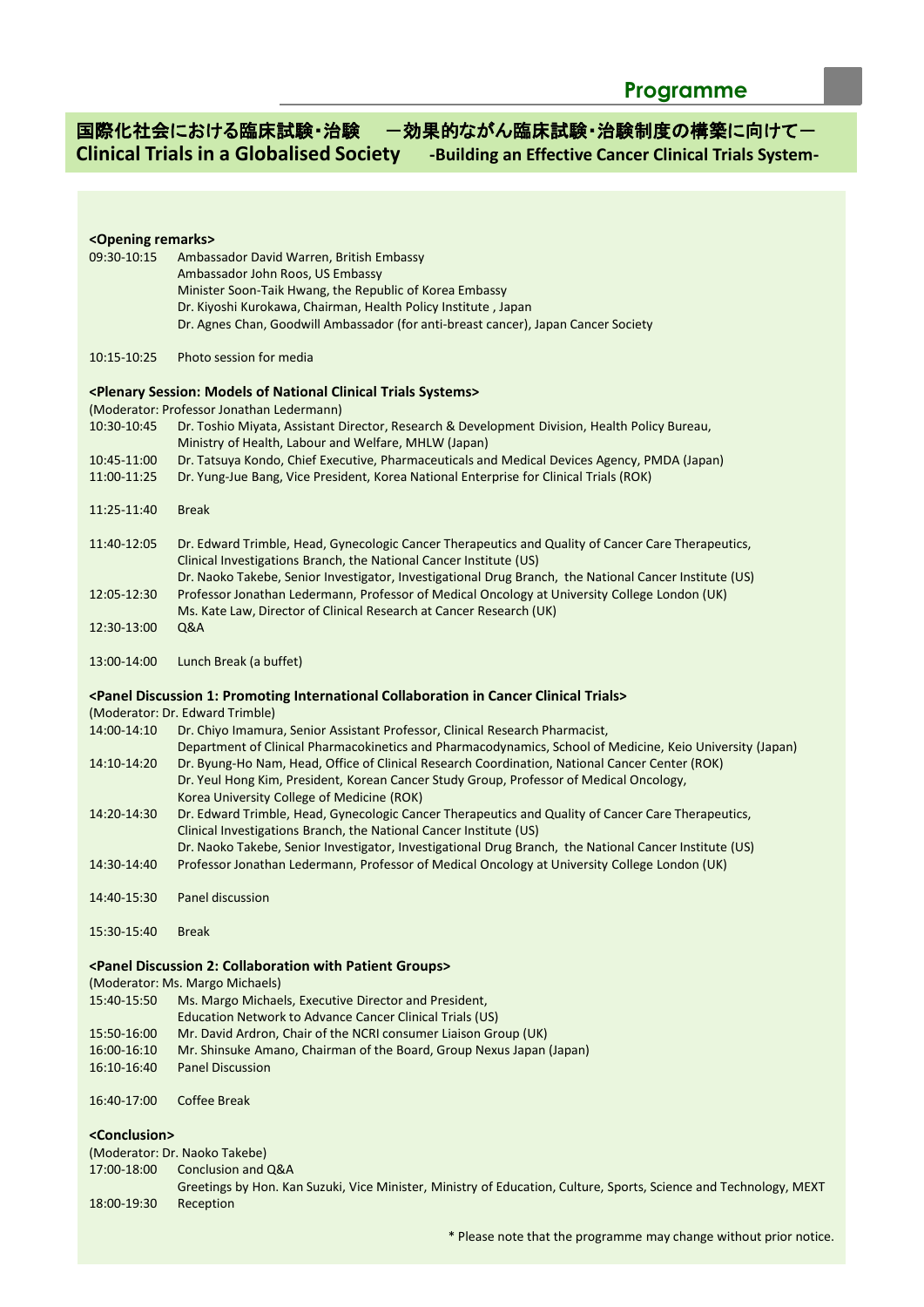

# 千村 浩

#### 厚生労働省 医政局研究開発振興課課長

1985年北海道大学医学部卒業後、厚生省入省。ハーバード大学公衆衛生大学院修了(MPH)。ハーバード大学J.F.Kennedy行政大学 院修了(MPA)。厚生省大臣官房国際課、厚生省大臣官房厚生科学課課長補佐、厚生省保健医療局精神保健課課長補佐、新潟県 福祉保健部健康対策課長、厚生省保健医療局地域保健・健康増進栄養課生活習慣病対策室室長補佐、WHO本部「証拠に基づく保 健医療プログラム」研究監、国立がんセンター運営部政策医療企画課長、厚生労働省医政局研究開発振興課医療機器・情報室長、 厚生労働省雇用均等・児童家庭局母子保健課長を歴任。2008年から現職。

#### **Hiroshi Chimura, M.D., MPH, MPA**

#### **Director, Research & Development Division, Health Policy Bureau, MHLW**

He received his MD from Hokkaido University, MPH from Harvard Public Health School, and MPA from John F. Kennedy School of Government, Harvard University. After finishing MD course in Hokkaido University in 1985, he joined then Ministry of Health and Welfare (MHW, now MHLW). As a MHW (MHLW) official, a director general of a local government, and as a researcher at World Health Organization, his experience extends to various kinds of health and welfare issues that include planning and implementing research policy and projects. He has been a director of Research and Development Division since 2008.

#### 近藤 達也

#### 独立行政法人医薬品医療機器総合機構(**PMDA**) 理事長

近藤達也氏は、現在、独立行政法人医薬品医療機器総合機構(PMDA)の理事長である。近藤氏は、1968年に東京大学を卒業以 来、脳神経外科医としての多数の臨床経験を持ち、1972年~1974年まで国立東京第一病院の脳神経外科に勤務。その後、東京大 学脳神経外科の助手となる(1974~1978)。1977年3月~12月まで西ドイツにあるマックス・プランク研究所に留学し、"脳腫瘍のバイ オロジーの研究"を行った。1978年から2003年までは脳神経外科医として国立病院医療センターに勤務し、2003年4月から2008年3月 までは同病院の院長として、病院のマネジメントや臨床研究に多大な貢献をした。 現職には、2008年4月に就任。

#### **Tatsuya Kondo, M.D., Ph.D.**

#### **Chief Executive, Pharmaceuticals and Medical Devices Agency,(PMDA)**

Dr. Tatsuya Kondo is currently the Chief Executive of Pharmaceuticals and Medical Devices Agency (PMDA). He has extensive clinical experience as a neurosurgeon since he graduated from the Medical Department of the University of Tokyo in 1968. He worked for the Department of Neurosurgery in the 1st National Hospital (1972  $\sim$  1974) and the Department of Neurosurgery, Faculty of Medicine, The University of Tokyo (1974 ~ 1978). He studied the biology of brain tumors as a visiting researcher with a Max-Planck scholarship at the Max-Planck Institute, West Germany from March to December of 1977.He served as a neurosurgeon at the International Medical Center of Japan from 1978 to 2003 and he contributed to hospital management and clinical discipline as Hospital Director at the International Medical Center of Japan from April, 2003 to March, 2008.

## 方英柱**(**バンヨンズ**)** 韓国国家臨床試験事業団 副団長

方英柱(バンヨンズ)教授はソウル大学病院の血液腫癌学の教授に在職していて、内科と血液腫癌学分野の専門家として認められて いる。方教授は1979年ソウル大学医学科を卒業した後、1986年からソウル大学病院に勤務している。2000年から2006年まではソウ ル大学癌研究所長、2006年から2008年までは韓国抗癌用法研究会の会長に勤めている。現在は韓国臨床腫癌学協会の理事長、国 際癌研究所の学術委員会委員、ソウル大学病院臨床試験センター長、韓国国家臨床試験団副会長を歴任している。方教授は今ま で国際学術誌に200篇以上の論文を発表して来た。主な研究分野は胃癌分野で臨床と並進と関連した抗癌剤治療に関心を持って いる。また、ToGA研究を含んだ多数の国際臨床試験において主要な役割をしている。

#### **Yung-Jue Bang, MD, PhD**

#### **Vice President, Korea National Enterprise for Clinical Trials**

Professor Bang is a professor at the Division of Hematology/Medical Oncology, Seoul National University Hospital. He graduated from Seoul National University College of Medicine in 1979. He is certified in the specialties of internal medicine and hematology/medical oncology. He has been working for Seoul National University Hospital since 1986. He was Director of Cancer Research Institute of Seoul National University from 2000 to 2006. He was the President of the Korean Cancer Study Group from 2006 to 2008. He is the Chairman, Board of Directors of the Korean Association for Clinical Oncology. He is a member of the Scientific Council of the International Agency for Research on Cancer. He is the Director of Clinical Trials Center of Seoul National University Hospital and the vice-President of Korean National Enterprise for Clinical Trials. Dr. Bang has published more than 200 papers in SCI-indexed international journals. He is primarily interested in the development of new anticancer therapeutics, both clinical and translational, especially in gastric cancer. He is the Principal Investigator of several international clinical trials including ToGA study.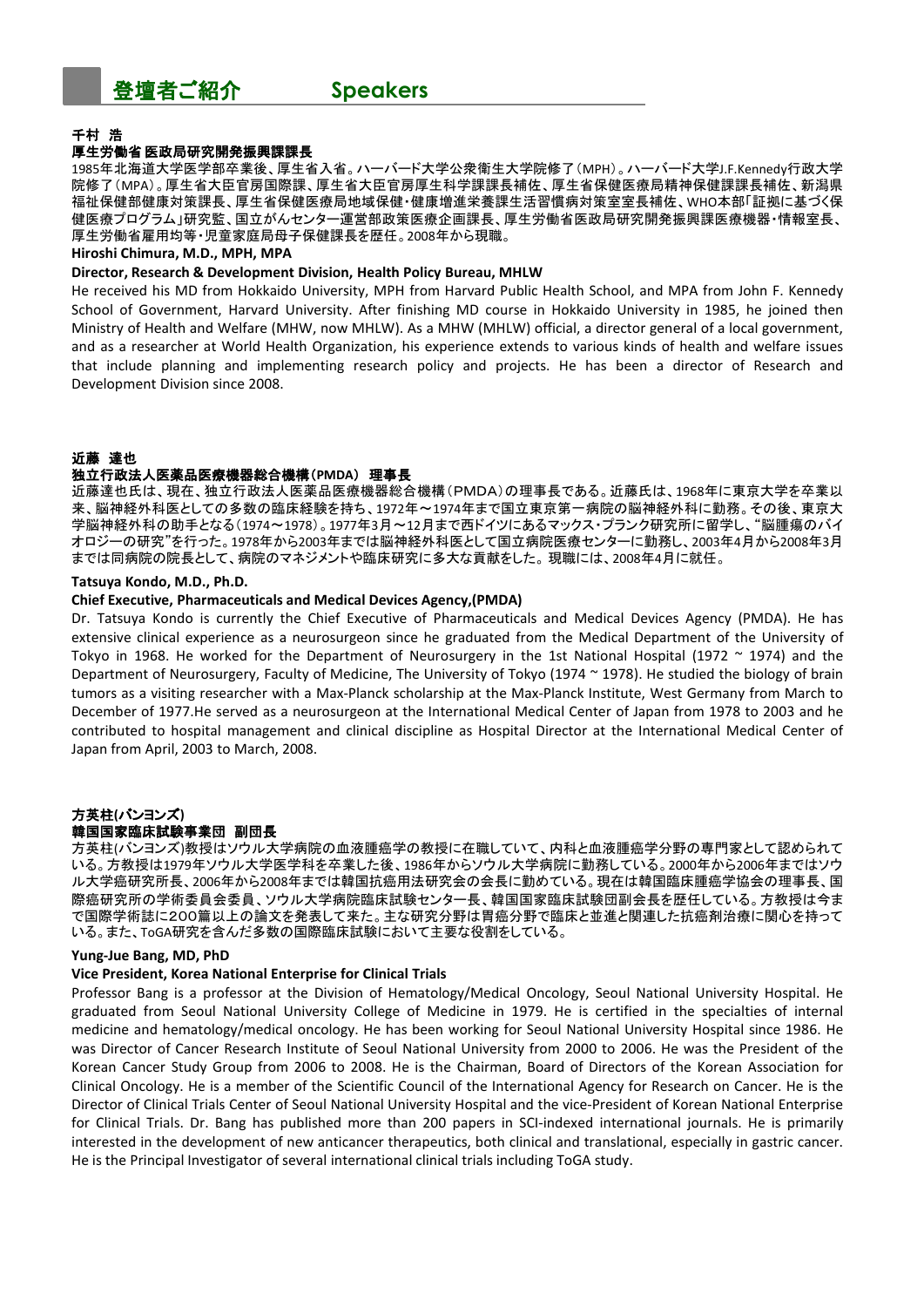#### エドワード**L**・トリンブル

米国国立がん研究所(**NCI**) がん治療・診断部門、がん治療法評価プログラム(**CTEP**) 、臨床研究部、婦人科系がん治療法責任者 ヴァンダービルト大学医学センターにて産科・婦人科にて研修を受け、ジョンズホプキンス大学公衆衛生大学院から公衆衛生修士を 授与。1991年より米国国立がんセンターに勤務し現職にいたる。がん研究者とのリエゾンとしての役割をはたし、また、高齢者、マイノ リティー、女性の健康、国際協力、医療費、がん医療の不平等、患者のQOLの向上、NCIが資金援助を行っている臨床試験に関する 患者からの報告に関する諸問題を管理している。米国衛生研究所(NIH)臨床センターおよびジョンズホプキンス大学病院にて婦人科 系がんの臨床も行っている。ジョンズホプキンス大学では産婦人科・腫瘍に関する准教授でもある。46本の学術審査を受けた共著の 論文があり、その他多数の学術本共著を担当している。

#### **Edward L. Trimble, MD, MPH**

**Head, Gynecologic Cancer Therapeutics and Quality of Cancer Care, Therapeutics Clinical Investigations Branch Cancer Therapy Evaluation Program Division of Cancer Treatment and Diagnosis, US National Cancer Institute**

Edward L. Trimble trained in obstetrics and gynecology at the Vanderbilt University Medical Center and earned a master's degree in public health from the Johns Hopkins School of Hygiene and Public Health. In 1991, he joined the National Cancer Institute, where he is now Head, Gynecologic Cancer Therapeutics and Quality of Cancer Care Therapeutics, Clinical Investigation Branch, Cancer Therapy Evaluation Program, Division of Cancer Treatment and Diagnosis. His duties involve liaison with oncologists, as well as oversight of issues involving the elderly, minorities, women's health, international collaboration, cost, and cancer health disparities, quality of life and patient-reported outcomes in NCIsponsored trials. He practices gynecologic oncology at the NIH Clinical Center and Johns Hopkins Hospital, where he is an Associate Professor of Gynecology & Obstetrics and Oncology. Dr. Trimble has co-authored 46 peer-reviewed articles and 18 book chapters.

### 武部直子

#### 米国国立がん研究所 がん治療・診断部門**(CTEP)** 、治験薬部、上級主任研究員

弘前大学より医学士、医学博士号を授与される。横須賀海軍病院にてインターンシップ・プログラムおよ慶應義塾大学にて内科研修 医プログラムを終了。カリフォルニア・パシフィック・メディカルセンターにて内科研修医プログラム終了。内科血液・腫瘍学フェローシッ プおよびポスドク研究をメモリアル・スローン・ケッターリングがんセンターにて終了。メリーランド大学グリーンバウムがんセンターアシ スタントプロフェッサー、血液および骨髄幹細胞移植プログラムにおいて、骨髄移植の臨床試験および研究を行う。2007年より米国国 立がん研究所(NCI)に勤務し、がん治療・診断部門、がん治療法評価プログラム(CTEP)の上級主任研究員として、大学学術研究 者および製薬企業とともに試験的治療アプローチを基に有望な新しいがん治療法の臨床開発を行っている。米国内科学、血液学お よび腫瘍学の認定専門医である。

#### **Naoko Takebe MD PhD**

#### **Senior Investigator, Investigational Drug Branch, Cancer Therapy Evaluation Program (CTEP), Division of Cancer Treatment and Diagnosis, US National Cancer Institute**

Dr. Naoko Takebe received her M.D. and Ph.D. degrees from Hirosaki University, Japan. She completed her Internship program at Yokosuka Naval Hospital and Internal medicine residency program at Keio University in Tokyo. She completed her Internal medicine residency program at California Pacific Medical Center and her medical Hematology/Oncology Fellowship and postdoctoral research at Memorial Sloan-Kettering Cancer Center. She was an Assistant Professor at the University of Maryland Greenebaum Cancer Center, Blood and Marrow Stem Cell Transplant Program conducting clinical trials and Experimental Therapeutics laboratory research. She joined NCI in 2007 as a Senior Investigator at the Investigational Drug Branch, Cancer Therapy Evaluation Program where she works with academic investigators and industry collaborators to carry out the clinical development of promising new cancer therapies based on experimental therapeutics approach. She is board certified in Internal medicine, Hematology and Oncology.

## ジョナサン・レダーマン

# ユニバーシティ・カレッジ・ロンドン 腫瘍内科学教授

ジョナサン・レダーマンはユニバーシティ・カレッジ・ロンドン(UCL)がん研究所の腫瘍内科学教授、ユニバーシティカレッジ病院(UCH) の腫瘍内科学コンサルタント、国立がん研究所(NCRI) 認定の国立がん臨床センターの一つである、キャンサー・リサーチUK(CRUK)・ UCLがん臨床試験センター長を務めている。腫瘍内科学と一般内科学を学んだ後、ロンドンにあるチャリングクロス病院の臨床研究 員、トロントのプリンセスマーガレット病院とオンタリオがん研究所の客員研究員を経て、1990年にUCLの腫瘍学部に加わった。婦人 科系がんが臨床診療と研究の専門分野である。

#### **Jonathan Ledermann**

#### **Professor of Medical Oncology at University College London**

Jonathan Ledermann is Professor of medical oncology in the UCL Cancer Institute at University College London and a consultant in medical oncology at UCL Hospitals. He is also Director of the Cancer Research UK and UCL Cancer Trials Centre, one of the NCRI-accredited national cancer trials Centres in the UK. He trained in medical oncology and general internal medicine. He was a Clinical Research Fellow at the Charing Cross Hospital, London and a visiting Fellow at the Princess Margaret Hospital, Toronto and Ontario Cancer Institute. In 1990 he joined the Department of Oncology at University College London. His principal area of clinical practice and research is in gynecological cancers.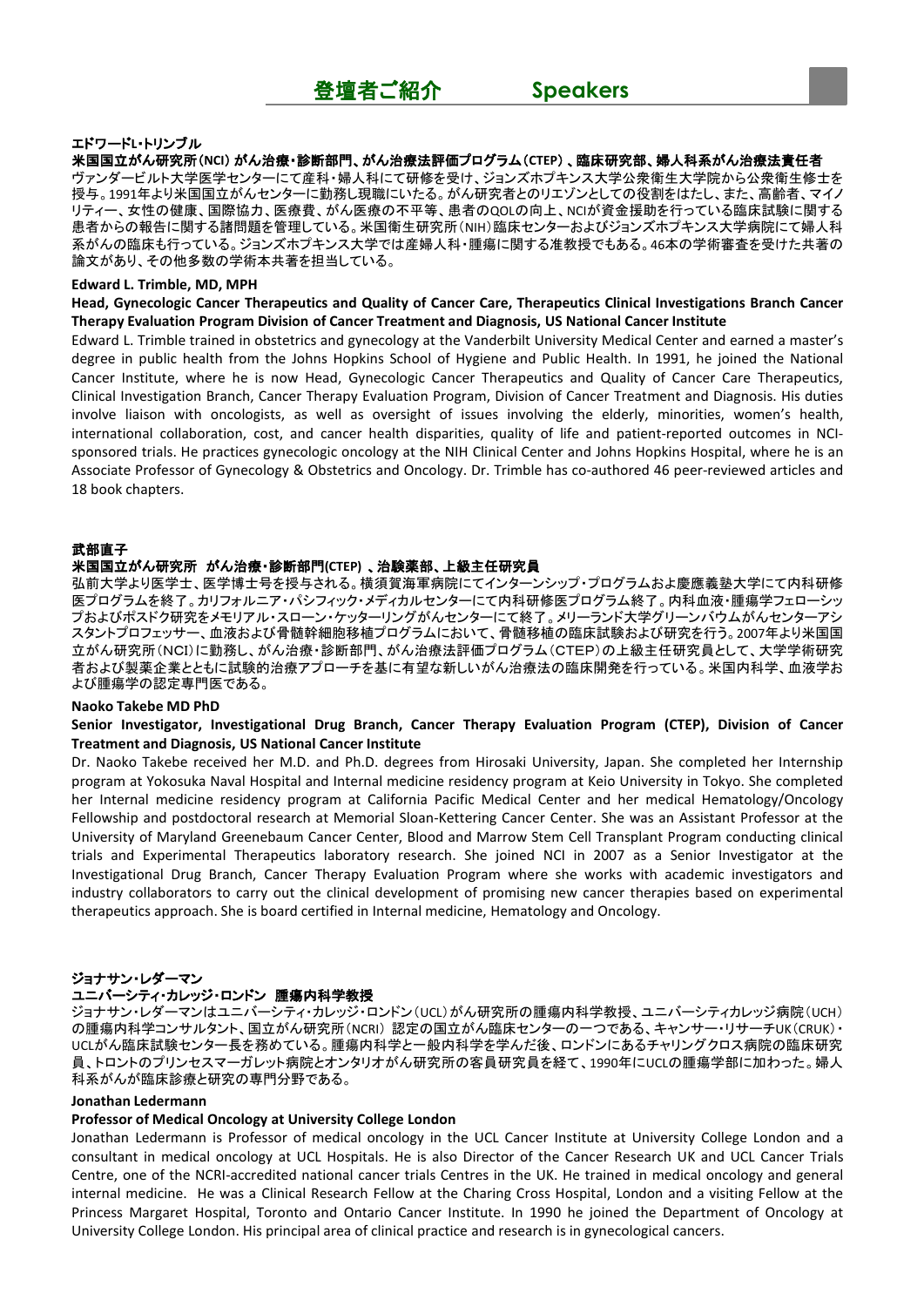### ケイト・ロウ

#### キャンサー・リサーチ**UK** 臨床研究部門ディレクター

集中治療専門看護師としての訓練を受けたケイトは、後に心理学の学位を取得し、さらに化学療法治療を受けている肺がん患者の QOLについて、ユニバーシティカレッジロンドンにおいて研究を行なった。英国がん研究所に15年間勤務している。CRUK内における、 初指定の試験資金調達委員会「臨床試験諮問審査委員会」や予備調査委員会(第Ⅱ相試験)の設立、ならびに臨床試験委員会のト ランスレーショナル・リサーチ(後期試験関連のバイオマーカーリサーチ)を担当していた。現在は臨床研究部門ディレクターとして、 200件以上の予備調査やCRUKの資金提供による第Ⅲ相試験のポートフォリオ、および、CRUKの支援を受ける国内の8つの後期試験 ユニットを担当している。多くの国内外の理事会や委員会のメンバーでもあり、臨床研究の分野でがん研究所にインパクトを与える主 要な展開や取り組みの特定を手がけている。

#### **Kate Law**

#### **Director of Clinical Research at Cancer Research UK**

Kate originally trained as a nurse, specialising in intensive care. She then took a degree in psychology which led on to research at University College in London studying the quality of life of lung cancer patients being treated with chemotherapy. Kate has been with Cancer Research UK for 15 years. Kate's job is currently that of Director of Clinical Research. In this role she is responsible for the portfolio of over 200 feasibility studies and phase III clinical trials funded by the Charity and for the 8 late phase trials units supported by CR-UK across the UK. She is a member of a number of national and international boards and committees and, as such, is responsible for identifying major developments or initiatives in the area of clinical research that will impact on the Charity.

#### 今村知世

#### 慶應義塾大学 医学部臨床薬剤学 講師

熊本大学部薬学部卒業後、同大学大学院薬学研究科修了により薬学博士取得。2007年より2年間、米国国立がん研究所(NCI)がん 研究センター臨床薬理プログラムにて客員研究員として第I/II相がん臨床試験の薬物動態解析研究に従事。また3ヶ月間はNCI内の CTEPにて研修し、米国の医師主導がん臨床試験システム全般について学ぶ。現在、慶應義塾大学医学部にて、抗がん剤のPK/PD研 究を行なうとともに、慶應医学部と米国テキサス大学M.D.アンダーソンがんセンターおよび聖路加国際病院との姉妹関係を基盤に、 CTEPとのコラボレーション試験を医師主導治験として実施するための準備を進めている。

#### **Chiyo K. Imamura, Ph.D., BCOP**

**Senior Assistant Professor, Department of Clinical Pharmacokinetics and Pharmacodynamics,**

#### **School of Medicine, Keio University**

Dr Chiyo K. Imamura gained her Ph.D. degree from graduate school of pharmaceutical sciences, Kumamoto University. She is a board certified oncology pharmacist and also a clinical research pharmacist. She was a visiting scientist at Clinical Pharmacology Program, Medical Oncology Branch, Center for Cancer Research in the National Cancer Institute (NCI) from 2007 to 2008, and had externship for three months at Cancer Therapy Evaluation Program (CTEP) of the NCI in the US. She researches PK/PD relationship of anticancer drugs, and is currently preparing to implement an .investigator-initiated clinical trial with IND for approval as a collaboration study with CTEP based on a relationship between Keio University, The University of Texas M.D.Anderson Cancer center and St Luke's International hospital.

### 南秉鎬**(**ナムビョンホ**)**

#### 韓国国立がんセンター臨床試験対外協力室長

南秉鎬(ナムビョンホ)博士はソウル大学を卒業後、米国イースタンミシガン大学MBA、ミシガン大学修士、及びボストン大学博士号を 取得した。現在、韓国国立癌センター癌統計研究課長、臨床研究国際協力室長として勤務している。その他、韓国婦人腫癌研究会 の統計・データ委員会委員長、坑癌療法研究会メンバー、韓国小児脳腫癌学会の委員会メンバーとして活動している。また、アメリカ 臨床癌研究学会誌、保健情報統計学会誌、婦人腫癌学会誌、神経外科学会誌等の統計編集委員として活躍している。

#### **Byung-Ho Nam, PhD**

#### **Head, Office of Clinical Research Coordination, National Cancer Center**

Dr. Byung-Ho Nam received BA from Seoul National University, MBA from Eastern Michigan University, MS from University of Michigan and PhD from Boston University. He is the Chief of Statistics and Data Committee, Korean Gynecology Oncology Group and also serves as a committee member of Korean Cancer Study Group and the Korean Society for Pediatric Neuro-Oncology. He has maintained editorial activities for Clinical Cancer Research Journal, The Journal of Health Care and Biostatistics, Journal of Gynecologic Oncology and Journal of Korean Neurosurgical Society.

# 金烈弘**(**ギムヨルホン**)**

# 韓国がん研究学会 会長

金烈弘(ギムヨルホン)教授は現在高麗大学の安岩(アンアム)病院癌センター長として勤務している。高麗大学で医学博士号と理学博 士号を取得した後、アメリカのMD Anderson癌センターで招へい研究員として3年間研究した。金教授は韓国癌研究会常任理事として 活動している。韓国政府及び国際的企業の支援を受けて今まで86編の論文を発表してきた。

#### **Yeul Hong Kim, MD, PhD**

## **President, Korean Cancer Study Group**

Professor Yeul Hong Kim received MD and PhD from Korea University and worked as postdoctoral fellow and visiting scientist for MD Anderson Cancer Center, Houston, Texas for three years. He is now Secretary General of Korea Cancer Association, Director of Anam Hospital Cancer Center of Korea University, President of Korea Cancer Study Group. He has coauthored 86 papers based on the research activities sponsored by the Korean Ministry of Health and Welfare and multinational enterprises.